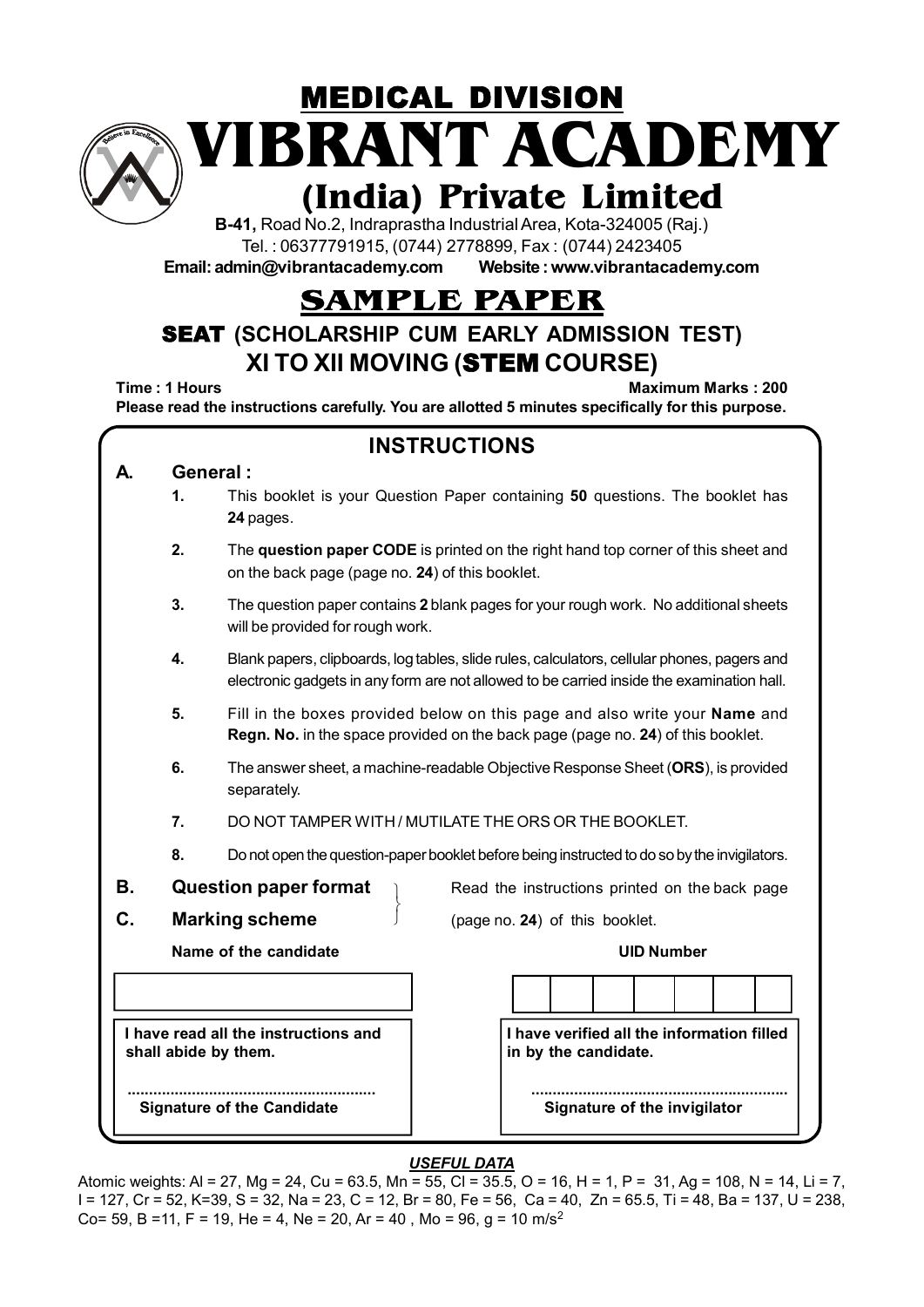### **PART I : PHYSICS Single Correct Choice Type**

This section contains 15 multiple choice questions. Each question has 4 choices (1), (2), (3) and (4) for its

|                                                                                                                                                                                                      |                        | answer, out of which <b>ONLY ONE</b> is correct. |                   |                    |  |  |  |
|------------------------------------------------------------------------------------------------------------------------------------------------------------------------------------------------------|------------------------|--------------------------------------------------|-------------------|--------------------|--|--|--|
| 1.<br>Two springs have their force constants in the ratio 3 : 4. Both the springs are stretched by applying equal<br>force F. If elongation in first spring is x then elongation in second spring is |                        |                                                  |                   |                    |  |  |  |
|                                                                                                                                                                                                      | (1) 3x                 | (2) 4x                                           | $(3)\frac{4}{3}x$ | (4) $\frac{3}{4}x$ |  |  |  |
| 2.<br>In case of pure rolling, what will be the velocity of point A of the ring of radius R?                                                                                                         |                        |                                                  |                   |                    |  |  |  |
|                                                                                                                                                                                                      | $(1) V_{CM}$           | (2) $\sqrt{2}$ V <sub>CM</sub>                   |                   |                    |  |  |  |
|                                                                                                                                                                                                      | (3) $\frac{V_{CM}}{2}$ | (4) 2 $V_{CM}$                                   |                   |                    |  |  |  |
|                                                                                                                                                                                                      |                        |                                                  |                   |                    |  |  |  |

**3.** A particle of mass M moves in the xy plane with a velocity v along the straight line AB. If the angular momentum of the particle with respect to origin O is  $L_A$  when it is at A and  $L_B$  when it is at B, then



(1)  $L_A < L_B$ 

$$
(2) LA > LB
$$

(3)  $L_A = L_B$ 

(4) The relationship between  $L_A$  and  $L_B$  depends upon the slope of the line AB.

**4.** If the angle between the vectors  $\vec{A}$  and  $\vec{B}$  is  $\theta$ , the value of the product  $(\vec{B} \times \vec{A}) \cdot \vec{A}$  is equal to

| (1) BA <sup>2</sup> sin $\theta$              | (2) BA <sup>2</sup> cos $\theta$ |
|-----------------------------------------------|----------------------------------|
| (3) BA <sup>2</sup> sin $\theta$ cos $\theta$ | $(4)$ Zero                       |

**5.** A body constrained to move along z-axis, under a consant force  $\vec{F} = -\hat{i} + 2\hat{j} + 3\hat{k}$  N . Work done by this force in moving the body a distance 4 m along the z-axis is (1) 12 J (2) 4 J (3) 2 J (4) 6 J

**6.** Two identical balls each of mass 4 kg are moving towards each other with speeds 2 m/s and 3 m/s respectively. They undergo head on perfectly elastic collision. Then impulse imparted by one ball on other is (1) 12 Ns (2) 8 Ns (3) 20 Ns (4) 40 Ns

**7.** The potential energy of a system increases if work is done (1) Upon the system by a conservative force (2) Upon the system by a nonconservative force (3) By the system against a conservative force (4) By the system against a non conservative force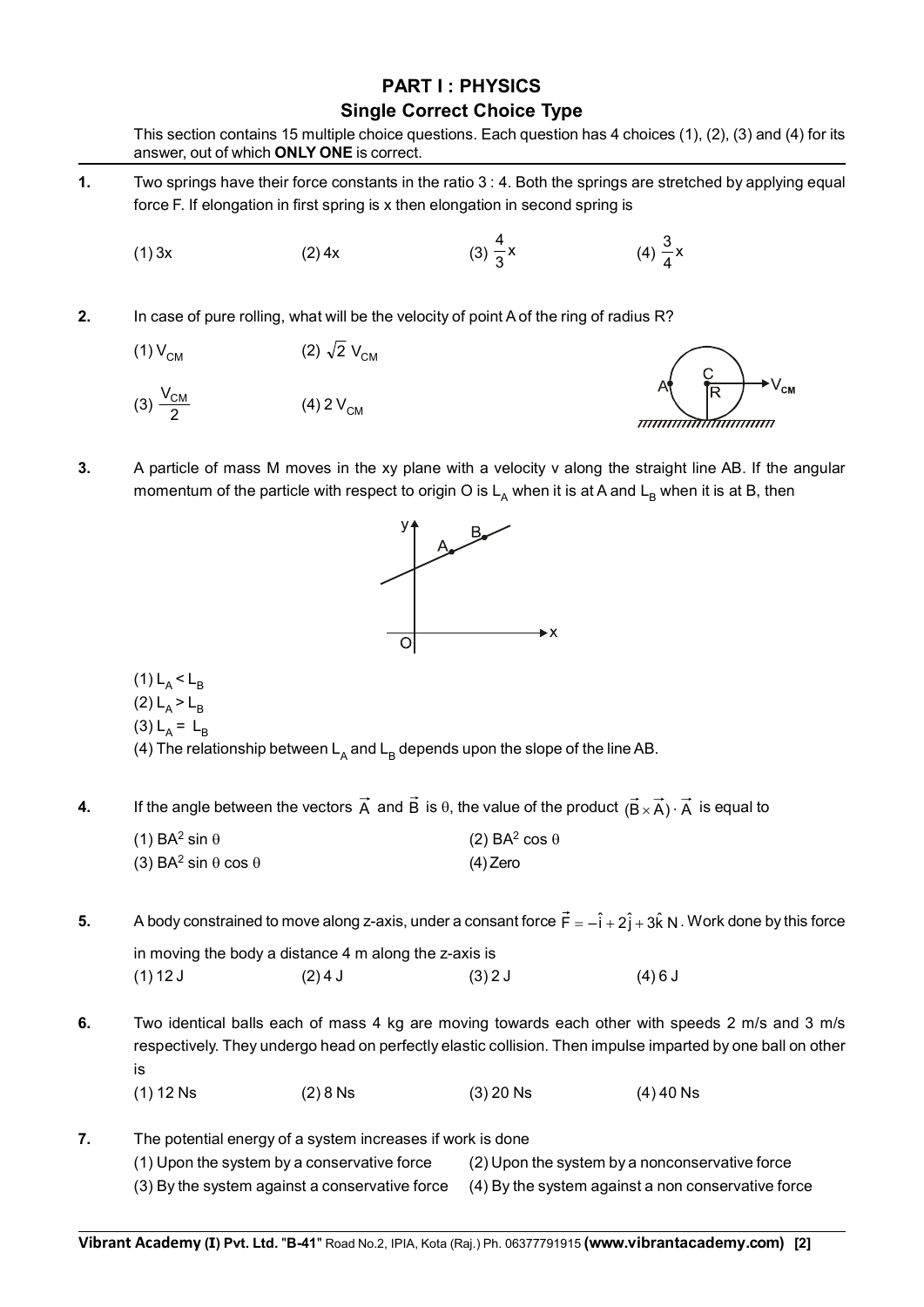- **8.** A body rotates about a fixed axis with an angular acceleration 3 rad/s<sup>2</sup>. The angle rotated by it during the time when its angular velocity increases from 10 rad/s to 20 rad/s (in radian) is (1) 50 (2) 100 (3) 150 (4) 200
- **9.** Due to global warming, ice on polar caps is likely to melt in larger quantity. Due to this effect (1) Moment of inertia of earth shall decrease (2) Length of the day shall decrease (3) Angular velocity of earth shall decrease (4) Angular momentum of earth shall decrease
- **10.** Four thin uniform rods each of length L and mass M are joined to form a square. The moment of inertia of square about an axis along its one diagonal is

(1) 
$$
\frac{ML^2}{6}
$$
 (2)  $\frac{2}{3}ML^2$  (3)  $\frac{3}{4}ML^2$  (4)  $\frac{4}{3}ML^2$ 

- **11.** A ball projected from ground vertically upwards is at same height at time  $t_1$  and  $t_2$ . The speed of projection of ball is (Neglect the effect or air resistance)
	- (1)  $g[t_2 t_1]$  $g\frac{(t_1 + t_2)}{2}$  (3)  $g\frac{(t_2 - t_1)}{2}$  (4)  $g(t_1 + t_2)$
- **12.** If average velocity of particle moving on a straight line is zero in a time interval, then
	- (1) Acceleration of particle may be zero
	- (2) Velocity of particle must be zero at an instant
	- (3) Velocity of particle may be never zero in the interval
	- (4) Average speed of particle may be zero in the interval
- **13.** Internal force acting within a system of particles can alter
	- (1) The linear momentum as well as the kinetic energy of the system
	- (2) The linear momentum of the system, but not the kinetic energy of the system
	- (3) The kinetic enery of the system, but not the linear momentum of the system
	- (4) Neither linear momentum nor kinetic energy of the system
- **14.** In the figure given below, with what acceleration does the block of mass m will move? (Pulley and strings are massless and frictionless)



**15.** When a force of constant magnitude and a fixed direction acts on a moving object, then its path is (1) Circular (2) Parabolic (3) Straight line (4) Either (2) or (3)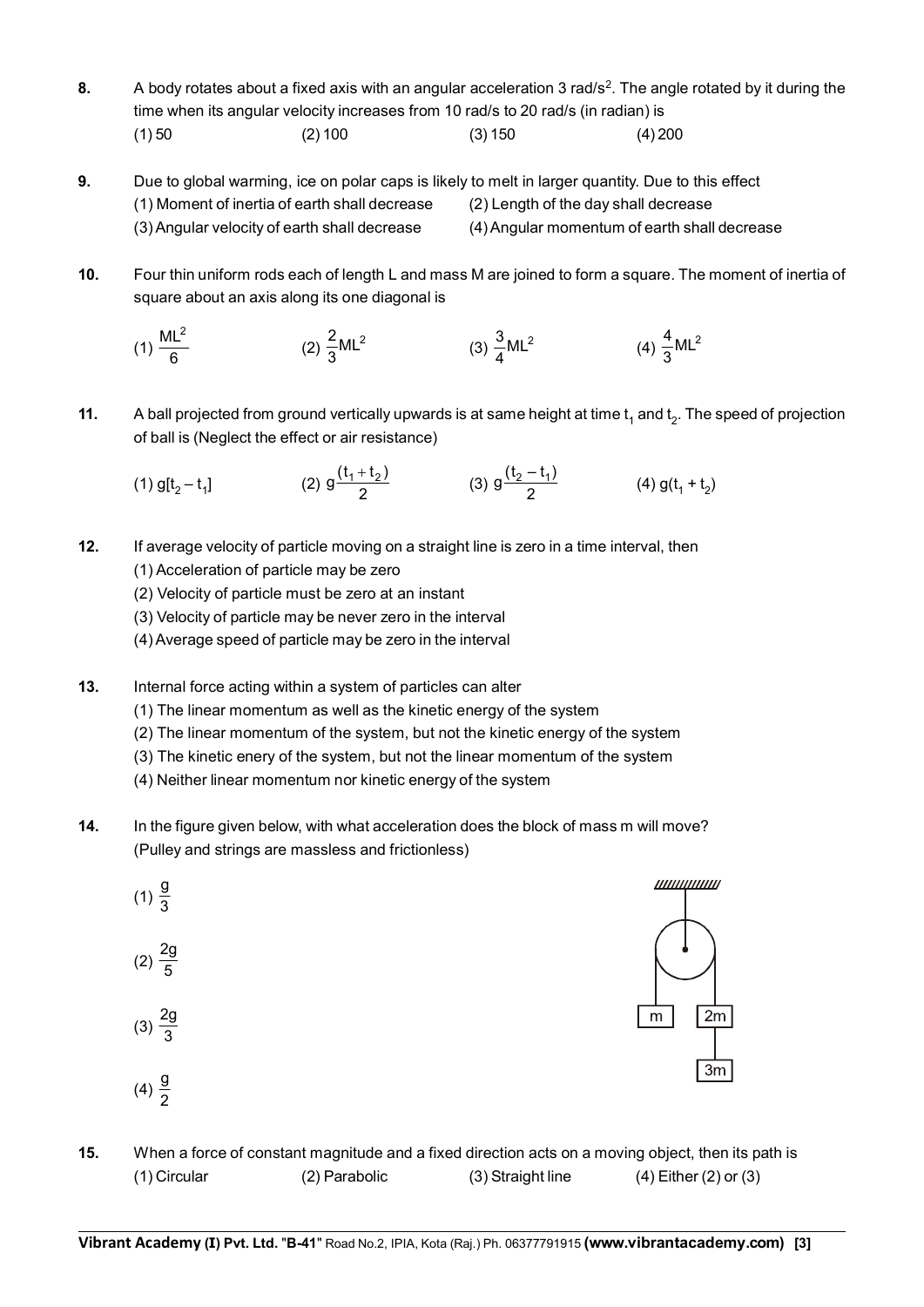## **PART II : CHEMISTRY**

### **Single Correct Choice Type**

This section contains 15 multiple choice questions. Each question has 4 choices (1), (2), (3) and (4) for its answer, out of which **ONLY ONE** is correct.

- **16.** For the gas phase reaction, 2NO  $\rightleftharpoons$  N<sub>2</sub> + O<sub>2</sub>;  $\Delta H = -43.5$  kcal mol<sup>-1</sup>, which one of the statements below is true for  $N_2(g) + O_2(g) \rightleftharpoons 2NO(g)$ 
	-
	-
	- (1) K is independent of T (2) K increases as T decreases
	- (3) K decreases as T decreases (4) K varies with the addition of NO
- **17.** Which of the following molecules is aromatic?









**18.** Which is expected to have the highest third ionization enthalpy?

- (1) Vanadium  $(Z = 23)$  (2) Manganese  $(Z = 25)$ (3) Chromium ( $Z = 24$ ) (4) Iron ( $Z = 26$ )
- **19.** Increasing the temperature of an aqueous solution will cause :
	- (1) decrease in molarity (2) decrease in molality
	- (3) decrease in mole fraction (4) decrease in % (w/w)
- -

**20.** Isomerism shown by



- (1) Chain isomerism (2) Positional isomerism
- (3) Metamerism (4) Functional group isomerism
- **21.** 13.5 g of aluminium when changes to Al<sup>+3</sup> ion in solution, will lose (1)  $18.0 \times 10^{23}$  electrons (2)  $6.022 \times 10^{23}$  electrons (3)  $3.01 \times 10^{23}$  electrons (4)  $9.1 \times 10^{23}$  electrons
- **22.** Which of the following acid is solid at room temperature. (1)  $H_3BO_3$  (2)  $H_2SO_4$  (3) HNO<sub>3</sub> (4) HCl **23.** Nitrogen atom has three unpaired electrons because of : (1) Hund's rule (2) Uncertainty principle (3) Pauli's Exclusion principle (4) Aufbau principle
- **24.** Which of the following substituents will decrease the acidity of phenol (1) –NO<sub>2</sub> (2) –CN (3) –CHO (4) – CH<sub>3</sub>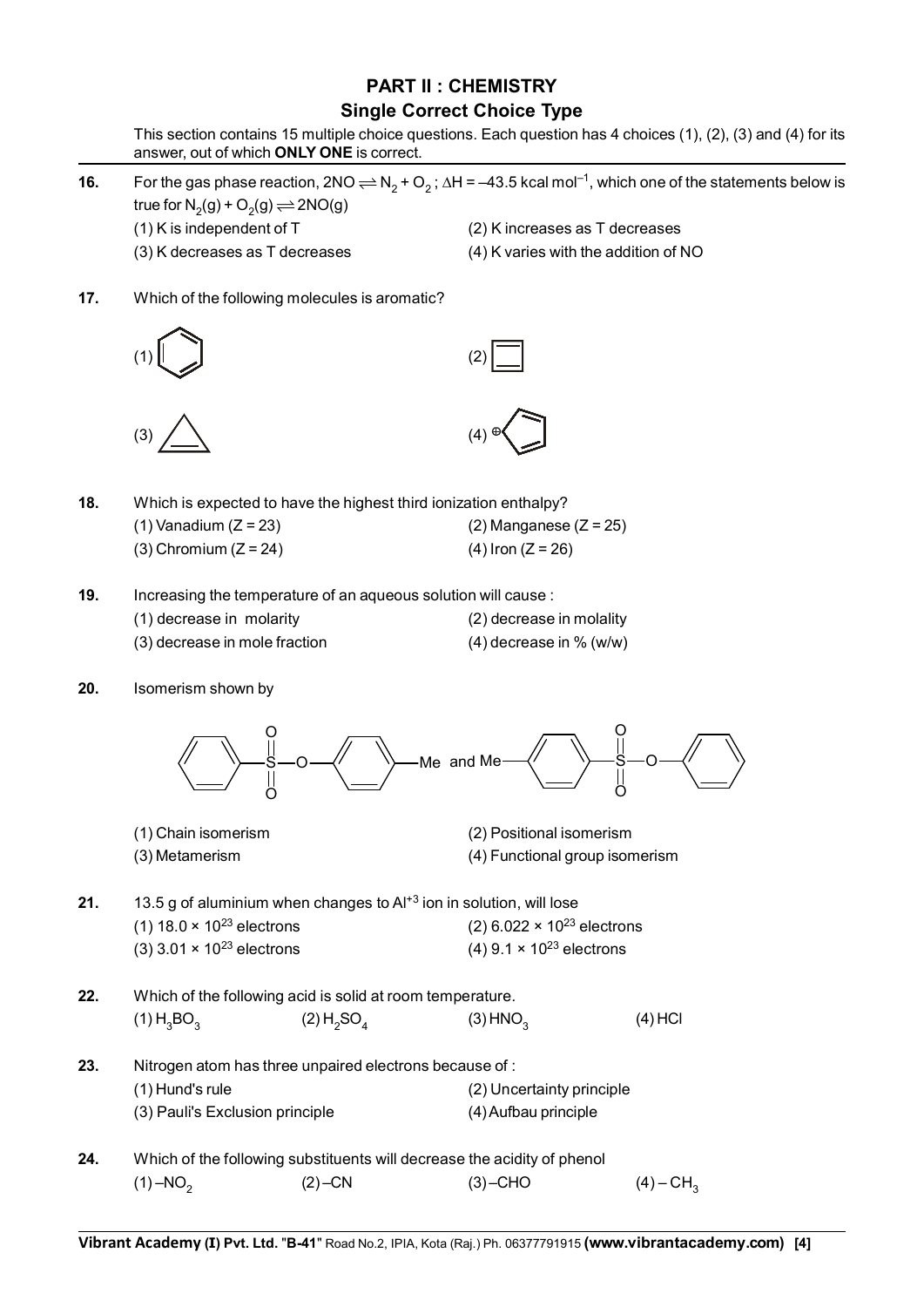- **25.** An ideal gas cannot be liquified because :
	- (1) its critical temperature is always above 0°C
	- (2) its molecules are relatively smaller in size
	- (3) it solidfies before becoming a liquid
	- (4) forces among the molecules are negligible
- **26.** Solid with low melting point is :
	- (1) Ionic solid (2) Metallic solid
	- (3) Molecular solid (4) Covalent solid
- **27.** Which of the following statement is false?
	- (1) Work is a state function
	- (2) Temperature is a state function
	- (3) Change of state is completely defined when initial and final states are specified.
	- (4) Work appears at the boundary of the solution
- **28.** The correct order of decreasing basic strength is :



(1) SiH<sub>4</sub> (2) CH<sub>4</sub> (3) SnH<sub>4</sub> (4) GeH<sub>4</sub>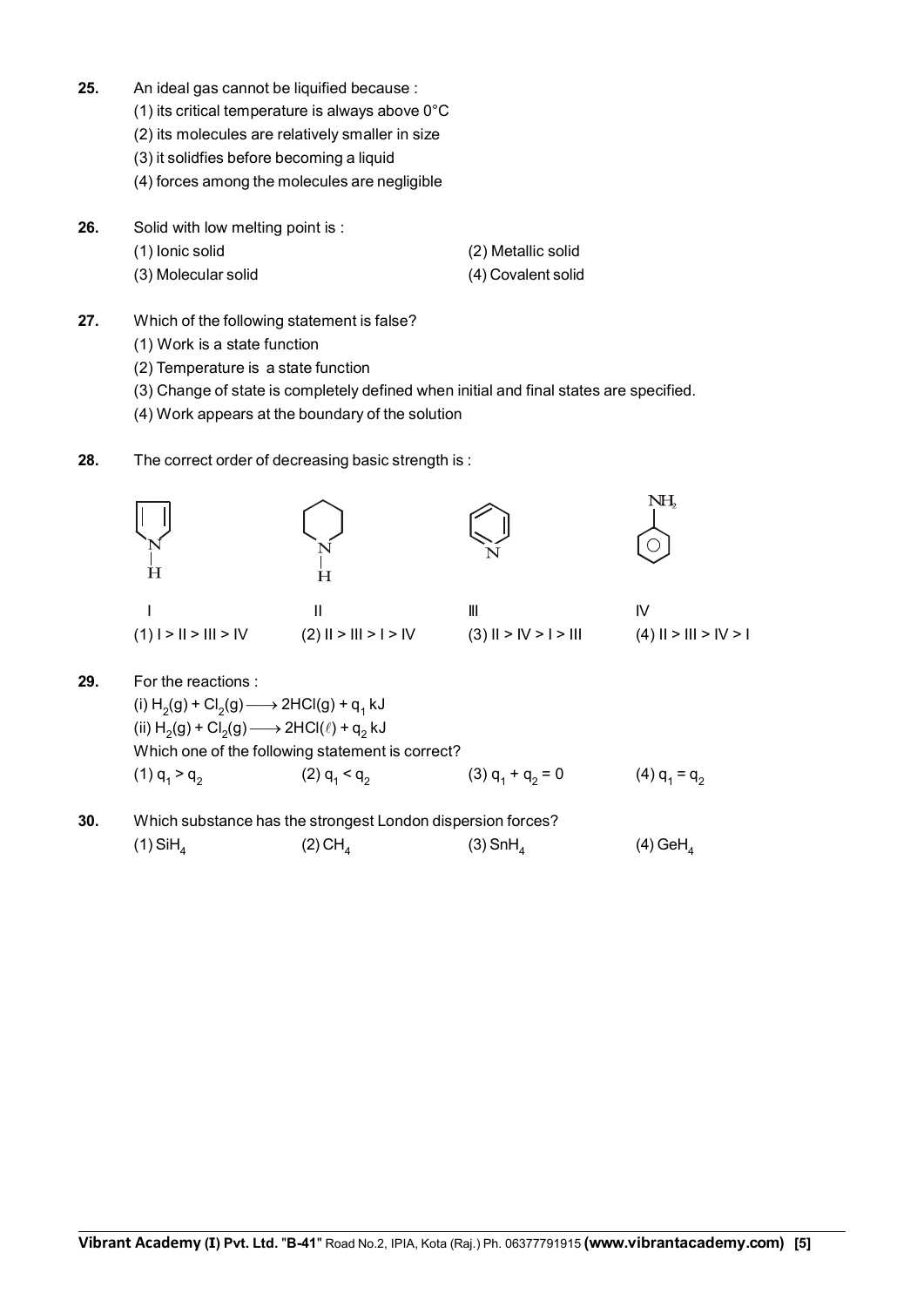## **PART III : BIOLOGY**

### **Single Correct Choice Type**

|     |                                                                   | answer, out of which ONLY ONE is correct.                          |                                                                                    | This section contains 15 multiple choice questions. Each question has 4 choices (1), (2), (3) and (4) for its |  |  |  |  |  |  |
|-----|-------------------------------------------------------------------|--------------------------------------------------------------------|------------------------------------------------------------------------------------|---------------------------------------------------------------------------------------------------------------|--|--|--|--|--|--|
| 31. | In fluid mosaic model, the plasma membrane has:                   |                                                                    |                                                                                    |                                                                                                               |  |  |  |  |  |  |
|     | (1) A central bilayer of proteins                                 |                                                                    |                                                                                    | (2) A bilayer of phospholipids                                                                                |  |  |  |  |  |  |
|     | (3) Hydrophobic heads                                             |                                                                    | (4) Hydrophilic tails                                                              |                                                                                                               |  |  |  |  |  |  |
| 32. |                                                                   | Match the following with correct explanation :                     |                                                                                    |                                                                                                               |  |  |  |  |  |  |
|     | Column-I                                                          |                                                                    | Column-II                                                                          |                                                                                                               |  |  |  |  |  |  |
|     | (A) Endoplasmic reticulum                                         |                                                                    | (1) Stack of cisternae                                                             |                                                                                                               |  |  |  |  |  |  |
|     | (B) Spherosome                                                    |                                                                    | (2) Store oils or fats                                                             |                                                                                                               |  |  |  |  |  |  |
|     | (C) Dictyosomes                                                   |                                                                    | (3) Synthesis and storage of lipids                                                |                                                                                                               |  |  |  |  |  |  |
|     | (D) Peroxisome                                                    |                                                                    | (4) Photorespiration                                                               |                                                                                                               |  |  |  |  |  |  |
|     | (E) Elaioplasts                                                   |                                                                    | (5) Detoxification of drugs                                                        |                                                                                                               |  |  |  |  |  |  |
|     | $(1)$ A-5, B-3, C-1, D-4, E-2                                     |                                                                    | $(2)$ A-5,B-3,C-2,D-4,E-1                                                          |                                                                                                               |  |  |  |  |  |  |
|     | $(3)$ A-2, B-3, C-1, D-4, E-5                                     |                                                                    | $(4)$ A-4,B-3,C-1,D-5,E-2                                                          |                                                                                                               |  |  |  |  |  |  |
| 33. | Parotid salivary gland are present:                               |                                                                    |                                                                                    |                                                                                                               |  |  |  |  |  |  |
|     | (1) Below the tongue                                              |                                                                    | (2) Below the ear                                                                  |                                                                                                               |  |  |  |  |  |  |
|     | (3) Below the eye orbit                                           |                                                                    | (4) In the angle between two jaws                                                  |                                                                                                               |  |  |  |  |  |  |
| 34. | Which one of these is not a eukaryote?                            |                                                                    |                                                                                    |                                                                                                               |  |  |  |  |  |  |
|     | $(1)$ Euglena                                                     | (2) Anabaena                                                       | (3) Spirogyra                                                                      | (4) Agaricus                                                                                                  |  |  |  |  |  |  |
| 35. | An animal which comes out at night and hides during day time is : |                                                                    |                                                                                    |                                                                                                               |  |  |  |  |  |  |
|     | (1) Diurnal                                                       | (2) Nocturnal                                                      | (3) Cursorial                                                                      | (4) Arboreal                                                                                                  |  |  |  |  |  |  |
| 36. | Ptyalin is :                                                      |                                                                    |                                                                                    |                                                                                                               |  |  |  |  |  |  |
|     | (1) Strongly acidic                                               | (2) Slightly acidic                                                | (3) Slightly neutral                                                               | (4) Strongly alkaline                                                                                         |  |  |  |  |  |  |
| 37. | Agar - agar is obtained from :                                    |                                                                    |                                                                                    |                                                                                                               |  |  |  |  |  |  |
|     | (1) Gigartina                                                     | (2) Gelidium                                                       | (3) Gracilaria                                                                     | (4) All of the above                                                                                          |  |  |  |  |  |  |
| 38. |                                                                   |                                                                    | Birds and mammals share one of the following characteristics as a common feature : |                                                                                                               |  |  |  |  |  |  |
|     | (1) Pigmented skin                                                |                                                                    | (2) Alimentary canal with some modification                                        |                                                                                                               |  |  |  |  |  |  |
|     | (3) Viviparity                                                    |                                                                    | (4) Warm blooded nature                                                            |                                                                                                               |  |  |  |  |  |  |
| 39. |                                                                   | Venation is a term used to describe the pattern of arrangement of: |                                                                                    |                                                                                                               |  |  |  |  |  |  |
|     | (1) Floral organs                                                 |                                                                    | (2) Flower in infloresence                                                         |                                                                                                               |  |  |  |  |  |  |
|     | (3) Veins and veinletes in a lamina                               |                                                                    | (4) All of them                                                                    |                                                                                                               |  |  |  |  |  |  |
| 40. |                                                                   | Most appropriate term to designate the life cycle of Obelia is :   |                                                                                    |                                                                                                               |  |  |  |  |  |  |
|     | (1) Neoteny                                                       |                                                                    | (2) Metagenesis                                                                    |                                                                                                               |  |  |  |  |  |  |
|     | (3) Metamorphosis                                                 |                                                                    | (4) None of these                                                                  |                                                                                                               |  |  |  |  |  |  |
| 41. |                                                                   | The rate of transpiration will be very less in a situation where : |                                                                                    |                                                                                                               |  |  |  |  |  |  |
|     | (1) Ground water is sufficiently available                        |                                                                    | (2) Wind is blowing                                                                |                                                                                                               |  |  |  |  |  |  |
|     | (3) Environment is very hot and dry                               |                                                                    |                                                                                    | (4) Relative humidity is very high                                                                            |  |  |  |  |  |  |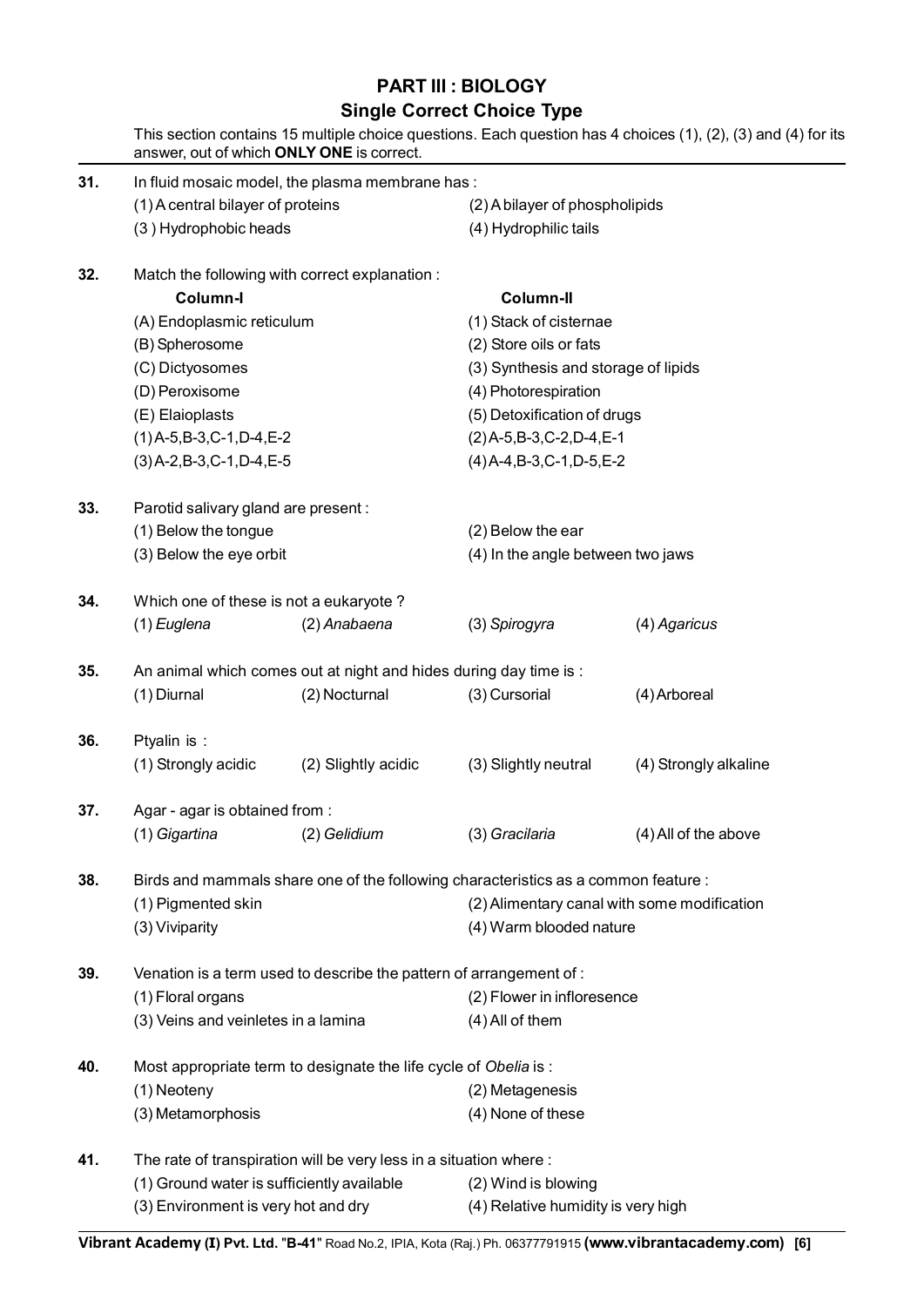| 42. | Oxygen carrying capacity of human blood is reduced due to the pollution of:                                              |                                                  |                                        |                                                            |  |  |  |  |  |
|-----|--------------------------------------------------------------------------------------------------------------------------|--------------------------------------------------|----------------------------------------|------------------------------------------------------------|--|--|--|--|--|
|     | $(1)$ CO <sub>2</sub>                                                                                                    | (2) CO                                           | $(3)$ SO <sub>2</sub>                  | $(4)$ O <sub>3</sub>                                       |  |  |  |  |  |
| 43. | When chemical fertilisers are supplied to a plant without suppling sufficient water, the plant shows wilting<br>because: |                                                  |                                        |                                                            |  |  |  |  |  |
|     | (1) The plant cannot absorb the fertilisers                                                                              |                                                  | (2) The plant absorbs more fertilisers |                                                            |  |  |  |  |  |
|     | (3) Of plasmolysis occurring in root cells                                                                               |                                                  |                                        | (4) The fertiliser absorbs all available water in the soil |  |  |  |  |  |
| 44. |                                                                                                                          | Digestion of both starch and protein is done by: |                                        |                                                            |  |  |  |  |  |
|     | (1) Gastric juice                                                                                                        |                                                  | (2) Gastric lipase                     |                                                            |  |  |  |  |  |
|     | (3) Pancreatic juice                                                                                                     |                                                  | (4) Ptyalin                            |                                                            |  |  |  |  |  |
| 45. | Common bath sponge is:                                                                                                   |                                                  |                                        |                                                            |  |  |  |  |  |
|     | (1) Spongilla                                                                                                            |                                                  | (2) Euspongia                          |                                                            |  |  |  |  |  |
|     | (3) Leucosolenia                                                                                                         |                                                  | $(4)$ Sycon                            |                                                            |  |  |  |  |  |

## **PART IV : MENTAL ABILITY Single Correct Choice Type**

This section contains 5 multiple choice questions. Each question has 4 choices (1), (2), (3) and (4) for its answer, out of which **ONLY ONE** is correct.

**Directions (Q. 46 to Q. 47) : In the following questions, there is a relationship between the two numbers/letters/figures on the left of the sign (: :). The same relationship exists between the two to the right of the sign (: :), of which one is missing. Find the missing one from the alternatives.**